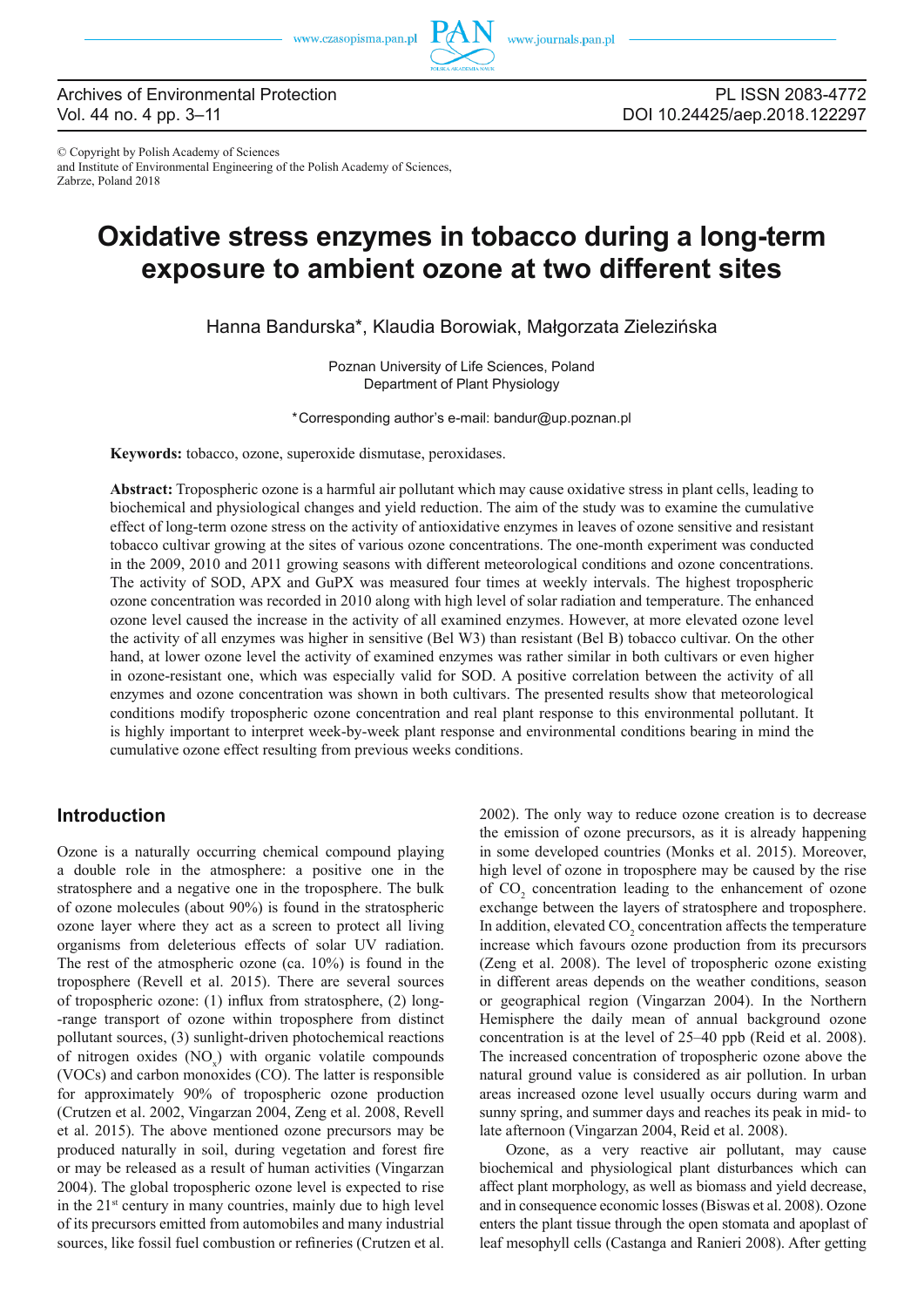

4 H. Bandurska, K. Borowiak, M. Zielezińska

into apoplast, ozone is dissolved in apoplastic fluid and rapidly converted into reactive oxygen species (ROS), such as hydrogen peroxide  $(H_2O_2)$ , superoxide radicals  $(O_2$ ) and hydroxyl radicals (OH·) which may react with cell wall components and cell membranes (Castanga and Ranieri 2008, Baier et al. 2005). Apart from direct ROS formation from ozone, this air pollutant may cause oxidative stress in plant cells as a result of the imbalance between production and scavenging of ROS (Iriti and Faoro 2008). These highly reactive oxidizing agents are able to absorb electrons from essential cell organic molecules, leading to their oxidation (Kley et al. 1999). As a result of oxidative stress, damages of DNA and proteins, as well as lipid peroxidation, can be observed. The damages of cell membrane lipids and proteins lead to changes in membrane selectivity, disruption of cellular functions and uncontrolled cell death, resulting in faster leaf senescence (Heath 2009).

Plants have evolved efficient scavenging mechanisms which remove ROS from cellular components (Gill and Tuteja 2010). There are two types of antioxidant compounds: low molecular non-enzymatic and enzymatic antioxidants. The first group includes glutathione, tocopherol, carotenoids, ascorbic acid and flavonoids. The enzymatic antioxidants include, among others, superoxide dismutase (SOD, EC 1.15.1.1) and peroxidases. SOD represents a class of antioxidant enzymes which prevent the generation and accumulation of  $O_2$  by providing its conversion to  $O_2$  and less reactive  $H_2O_2$  lowering the risk of their conversion to highly destructive hydroxyl radicals (Gill and Tuteja 2010, Kumari et al. 2015). SOD is localized in many parts of plant cells and is recognized as a key enzyme regulating plant responses to ozone and other stresses causing the excess in ROS accumulation, and its activation often leads to stress tolerance (Kumari et al. 2015). Guaiacol peroxidase (GuPX) belongs to a large group of peroxidases (EC 1.11.1.7) which oxidize several substrates in the presence of hydrogen peroxide (Hiraga et al. 2001). It occurs in the cell wall and cytosol and is characterized by broad specificity with respect to substrate, and both guaiacol and pyrogallol have been used as electron donors in the determination of their activity (Mika and Luthje 2003). Ascorbate peroxidase (APX, EC 1.11.1.11) is characterized by a high degree of specificity for ascorbate as electron donor and its activation is recognized as one of the most efficient ROS scavenging responses, playing a fundamental role in the antioxidant system because of its presence in at least four cell compartments (stroma, thylakoid membrane, microbody, cytosol) and its high affinity to  $H_2O_2$  (Castanga and Ranieri 2008, Gill and Tuteja 2010). Activation of APX in ozone-stressed plants is considered important by many authors in reducing  $O_3$ -derived toxic  $H_2O_2$  concentrations (Ranieri et al. 2003). The results of many experiments have shown that enhanced activity of antioxidant enzymes may protect plants against oxidative stress and leaf damage under the conditions of increased ozone levels in ambient air (Iriti and Faoro 2008, Scebba et al. 2003).

There are numerous studies focused on plants response to ozone, but most of them concern the impact of short-term or severe ozone stress usually imposed under controlled conditions (Borowiak et al. 2010, Ueda et al. 2013, Wohlgemut et al. 2002). Little is known about the response of plants to ambient ozone concentration under natural conditions during the growing season (April-September in the Northern Hemisphere), especially concerning the changes in the activity of the antioxidant system.

Plant response to ozone depends on its concentration in ambient air and time of exposition (ozone dose). The effect of ozone cumulates in plants exposed to this air pollutant continuously during the growing season (Budka et al. 2014).

The critical value of ozone concentration for plants and ecosystems has been evaluated at the level of 40 ppb (Official Journal UE 2008). European Union law has been adjusted to the tropospheric ozone parameter AOT40 (the accumulated exposure over the threshold of 40 ppb) which informs whether ozone pollution can be hazardous for plants. Tobacco (*Nicotiana tabacum* L.), especially Bel W3 cultivar, is considered as sensitive to ozone and has been recognized as a useful bioindicator of this pollutant (Verge et al. 2002).

The aim of the study was to examine the cumulative effect of long-term ozone stress on the activity of antioxidative enzymes in leaves of ozone sensitive (Bel W3) and resistant (Bel B) tobacco cultivar growing at the sites of various ozone concentrations, i.e. the forest and the city. The relations between solar radiation, temperature and ozone concentration during the three four-week summer experiment periods and their effect on the activity of above mentioned enzymes have been evaluated.

#### **Materials and methods**

#### *Experimental design*

The experiments were carried out in the July of 2009, 2010 and 2011. At the beginning of May seeds of tobacco cultivars (Bel B, Bel W3) were sown into pots of 1.5 dm<sup>3</sup> filled with a standard mixture of peat and sand with slowly released fertilizer and were cultivated in greenhouse conditions. After eight weeks (at the end of June) twenty plants of each cultivar were transported to two exposure sites and left there for 4 weeks. One site was located in a forestry area, about 80 km north-east of Poznan (called here the "forest site"), and the second one was located in the Botanical Garden of Poznan (called here the "city site"). In each location plants were placed in special aluminium racks 90 cm above the ground level. The top part of the rack was covered with shadow fabric for protection against excessive insolation. A continuous water supply was guaranteed by glass fibre wicks placed in pots and in trays with water located under the styrofoam pallets with pots. The sites differed in tropospheric ozone concentrations and meteorological conditions. The air monitoring system operated by the Provincial Environmental Agency was located at both sites to measure  $NO<sub>x</sub>$ , and ozone concentration, as well as meteorological parameters. The solar radiation  $(W \text{ m}^2)$  and air temperature were taken into consideration. For the above mentioned purposes the hour mean values of air pollutants and meteorological parameters were undertaken and on this basis average values, as well as the sum of selected parameters for one- -week periods were calculated. A similar set of plants remained during the entire experimental period in a greenhouse (ozonefree conditions) and was considered as a control combination.

#### *Sample collection*

Three randomly chosen plants of each cultivar from both exposure sites and control combination were transported to the laboratory at the end of 1, 2, 3 and 4-week period of the experiment. Samples of fully matured leaves (sixth or seventh leaf, counted from the bottom of the plant) were used for the estimation of antioxidant enzymes activity. The activity of APX and GuPX was determined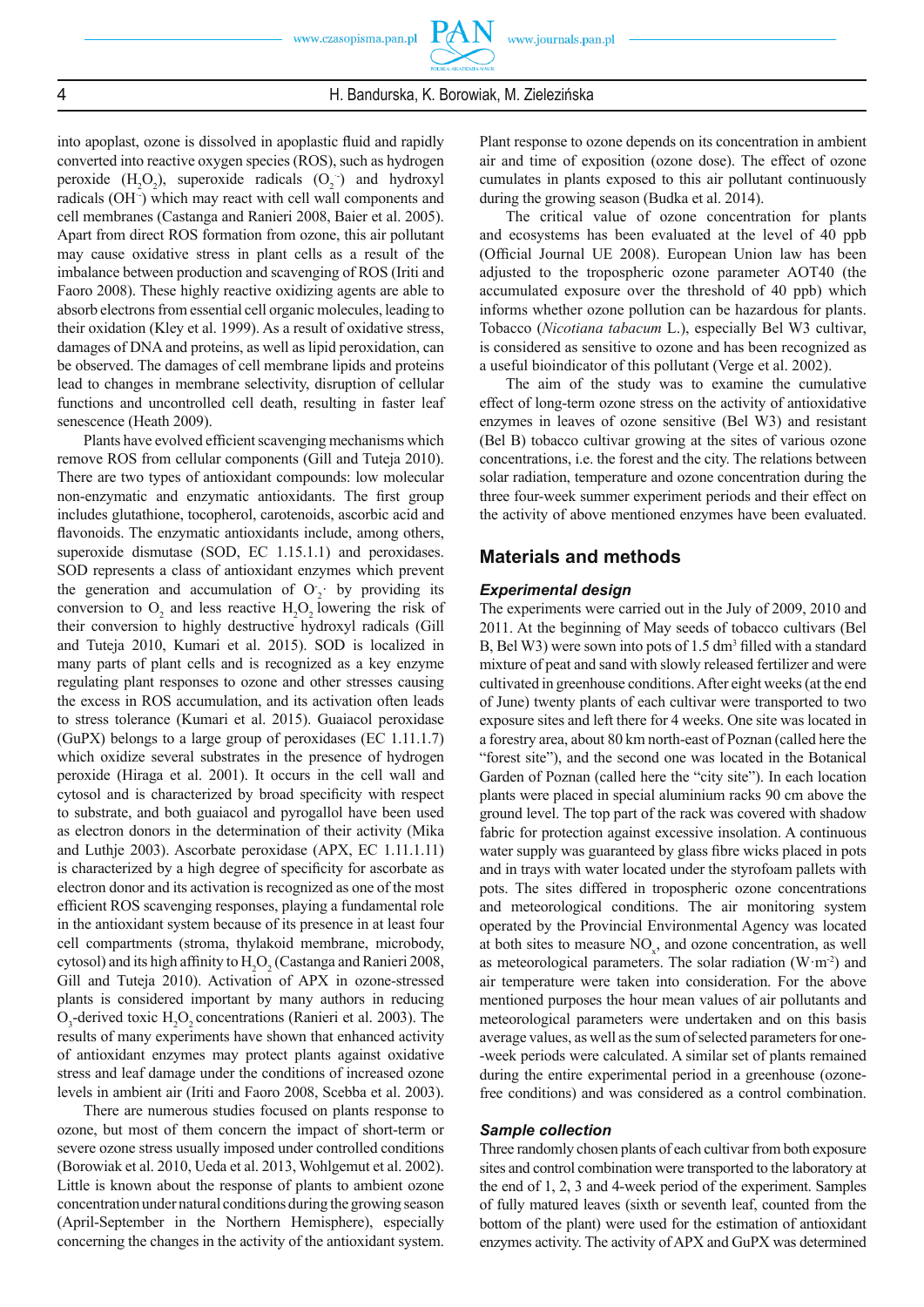immediately after the collection of samples. Plant material for the estimation of SOD activity was frozen in liquid nitrogen and stored at -20°C until analysis. The analyses were carried out using three independent biological replicates. Each replicate was a sample of plant material derived from a different plant.

#### *Enzyme extraction and assay*

The samples (500 mg) were homogenized in a chilled mortar with 4 cm<sup>3</sup> 0.1 M potassium phosphate buffer (pH 7.0) with 20 mg of Polyclar AT added and centrifuged at 16 000 × *g* for 30 min at 4°C. The supernatant was used for the determination of APX and GuPX activities and protein content.

The activity of APX was determined according to Nakano and Asada (1987). The reaction mixture contained 2.3 cm<sup>3</sup> of 0.1 M potassium phosphate buffer (pH  $7.0$ ), 0.2 cm<sup>3</sup> of 5 mM L-ascorbate (ASC),  $0.3 \text{ cm}^3$  of 1 mM  $H_2O_2$  and  $0.2 \text{ cm}^3$  of enzyme extract. The hydrogen peroxide-dependent oxidation of ASC was followed by a decrease in absorbance at 290 nm (absorption coefficient  $2.8 \text{ mM}^{-1} \cdot \text{ cm}^{-1}$ ). APX activity was expressed in nkat · mg<sup>-1</sup> protein.

The activity of GuPX was estimated according to Hammerschmidt et al. (1982). The reaction mixture contained  $0.5 \text{ cm}^3$  of enzyme extract,  $0.5 \text{ cm}^3$  of  $3.4 \text{ mM}$  guaiacol and 0.5 cm<sup>3</sup> of 0.9 mM  $H_2O_2$ . The oxidation of guaiacol to tetraguaiacol in the presence of  $H_2O_2$  was measured as an increase in absorbance recorded at 470 nm. The enzyme activity was calculated using the absorption coefficient for tetraguaiacol (absorption coefficient  $2.66$  mM<sup>-1</sup> · cm<sup>-1</sup>) and it was expressed in nkat · mg<sup>-1</sup> protein.

SOD activity was assayed by the method of Beauchamp and Fridovich (1971). Plant samples (500 mg) were homogenized in a chilled mortar with 4 cm<sup>3</sup> of buffer (50 mM sodium phosphate buffer pH 7.0 containing 1% polyvinylpolypyrrolidone, 1 mM EDTA-Na and 0.5 M NaCl) and centrifuged at 16 000  $\times$  *g* for 25 min at 4°C. The supernatant was used for the estimation of enzyme activity and protein concentration. The incubation

mixture contained 2.35 cm<sup>3</sup> of 50 mM sodium phosphate buffer  $(pH 7.8)$  with addition of 0.1 mM EDTA-Na, 0.4 cm<sup>3</sup> of 97 mM methionine, 0.1 cm<sup>3</sup> of 2 mM NBT (nitro blue tetrazolium), and 0.05 cm<sup>3</sup> of enzyme extract. Finally, 0.1 cm<sup>3</sup> of 120  $\mu$ M riboflavin was added and the samples were placed under fluorescent lamps for 10 min. At the same time, a blank without the enzyme extract was prepared. Absorbance was measured at 560 nm, and the unit of activity was taken as the quantity of enzyme reducing absorbance to 50% of the blank.

Protein concentration in supernatants was determined according to the method applied by Bradford (1976), with bovine serum albumin as a standard.

#### *Statistical analysis*

Repeated measures analysis of variance was performed separately for each year in order to compare certain variables: APX, GuPX and SOD activities in leaves of examined tobacco cultivars. Tukey's test was employed to analyse differences between measured parameters. A graphical presentation of Tukey's test results is provided in the present study. To determine the structure and relations between variables (APX, GuPX, SOD, mean ozone concentration, AOT 40, solar radiation, temperature,  $NO_x$ ) principal component analysis (PCA) was used. In this analysis the orthogonal transformation of observed variables to a new set of non-correlated variables (components) is performed. The data were analysed with the statistical software *STATISTICA 13.1* and the *R* computational platform (R Core 2014).

### **Results**

A quite similar level of tropospheric ozone concentration in 2009 and 2011 was noted (Fig. 2). It was however lower than in 2010 when much more favourable meteorological conditions (higher average solar radiation and air temperature) for tropospheric ozone creation during photochemical reactions of its precursor were detected (Fig. 1). Instead of comparable concentration



**Fig. 1.** Mean week values of temperature and solar radiation measured by the Provincial Environmental Agency at two exposure sites (forest and city)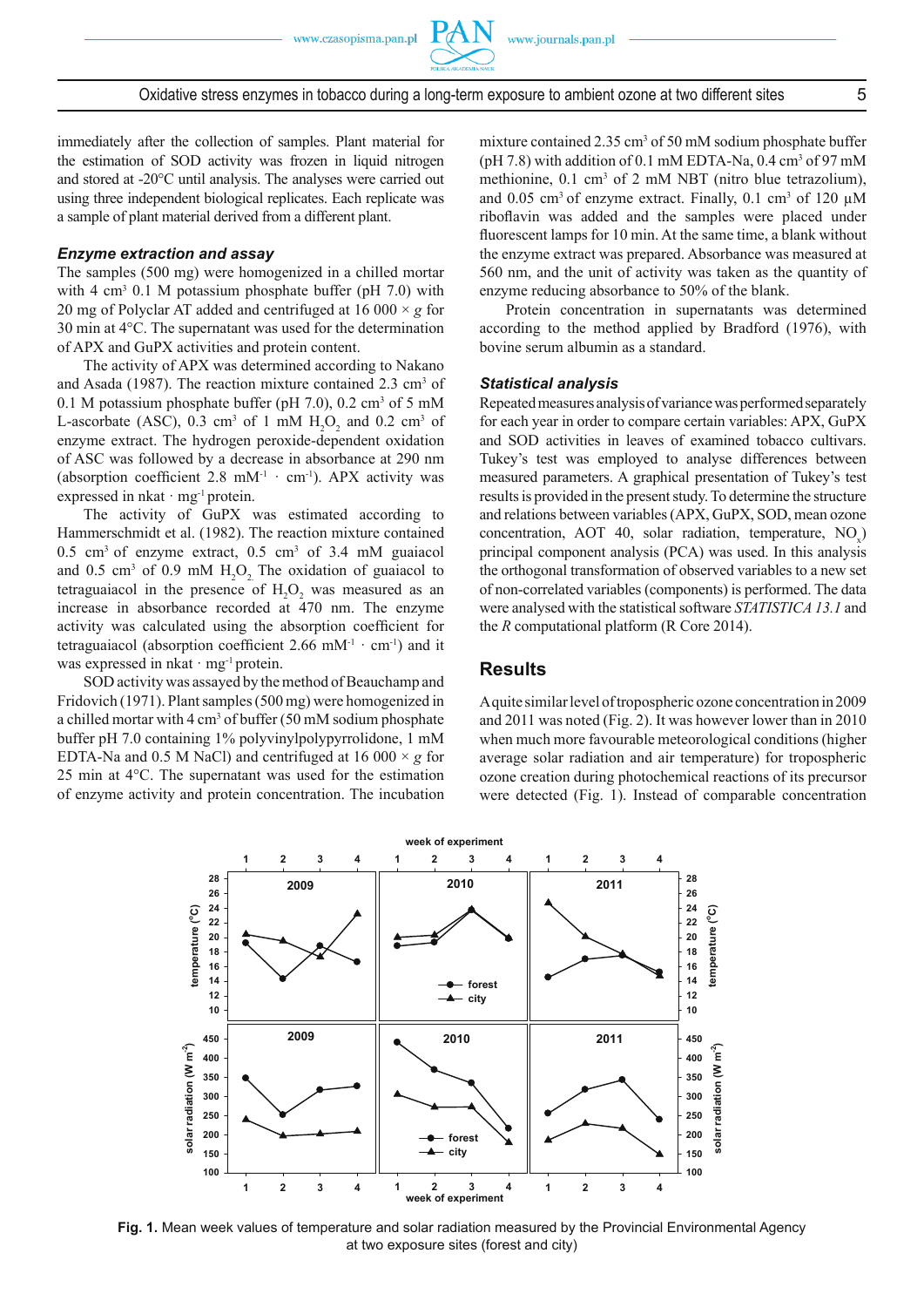



Fig. 2. Mean week value of NO<sub>x</sub> and ozone concentration measured by the Provincial Environmental Agency, as well as calculated accumulation of ozone over the threshold of 40 ppb (AOT 40) at two exposure sites (forest and city)

of  $NO_x$  during the first weeks of the experiment (Fig. 2), the higher solar radiation in 2010 than in 2009 and 2011 resulted in the formation of greater ozone amounts in 2010. Moreover, in all years higher ozone concentration was observed in the forest site with higher intensity of solar radiation but lower concentration of ozone precursor  $(NO_x)$  than in the city site. As a result, summarized ozone concentration (AOT40) in all vegetation seasons was twice as high at most time points at the forest as at the city site. What is more, at both exposition sites it increased 3 to 5-fold at the end of experiments (Fig. 2).

Repeated measures analysis of variance revealed the significant effect ( $\alpha \leq 0.05$ ) of exposure site and duration of plant exposition to the activity of antioxidative enzymes. Indeed, higher activity of examined enzymes in most dates was shown in the plants growing at exposition sites (forest, city) than in a greenhouse. Furthermore, the different pattern of the changes in the activity of examined enzymes was observed throughout the four weeks of the experiment and at both exposition sites. The differences in the course of these changes were noted between 2009 and 2011 where the ozone level was rather similar but lower than in 2010 (Fig. 2). A substantially highest activity of investigated enzymes at both the city and the forest site in all dates of the experiment was observed in 2010 but the lowest was in 2011 (Figs 3–5).

In 2009 a significant increase in the activity of APX was revealed only at the city site (Fig. 3). In ozone-resistant 'Bel B' the activity of the enzyme increased throughout the whole exposure period and only after 21 days of exposition in ozone-sensitive 'Bel W3'. However, in 2011 the activity of APX in 'Bel W3' increased at the forest site progressively from the fourteenth day of the experimental period. At the city site it increased after 14 days of exposure, did not change after 21 days but decreased to the level only slightly higher than in plants grown in a greenhouse. On the other hand, the activity of APX in leaves of 'Bel B' increased at the city site after 14 days and at the forest site after 21 days of exposition. While on the last date it decreased at the city site, reaching the level of control plants, at the forest site it remained at a level significantly higher than in the control combination. In 2010 when the highest tropospheric ozone concentrations were noted, the APX activity in both tobacco cultivars increased significantly in leaves of plants grown at both exposure sites just after one week of exposition. Moreover, higher activity of APX was observed in the ozone- -sensitive tobacco 'Bel W3' cultivar (Fig. 3).

The activity of GuPX increased in the examined tobacco cultivars during all four-week experiment periods but not at all exposure sites (Fig. 4). Only in 2010 GuPX activity increased significantly in both cultivars at both exposure sites. This increase was found after three weeks of exposure and was higher in ozone-sensitive 'Bel W3'. In 2009 a significant increase of GuPX activity was observed in both cultivars but only at the city site. In contrast, in 2011 the activity of GuPX increased in both cultivars at the forest site but to a lesser extent in 'Bel B' than in 'Bel W3'. However, at the city site it increased during the first three weeks of the experiment but only in 'Bel W3'.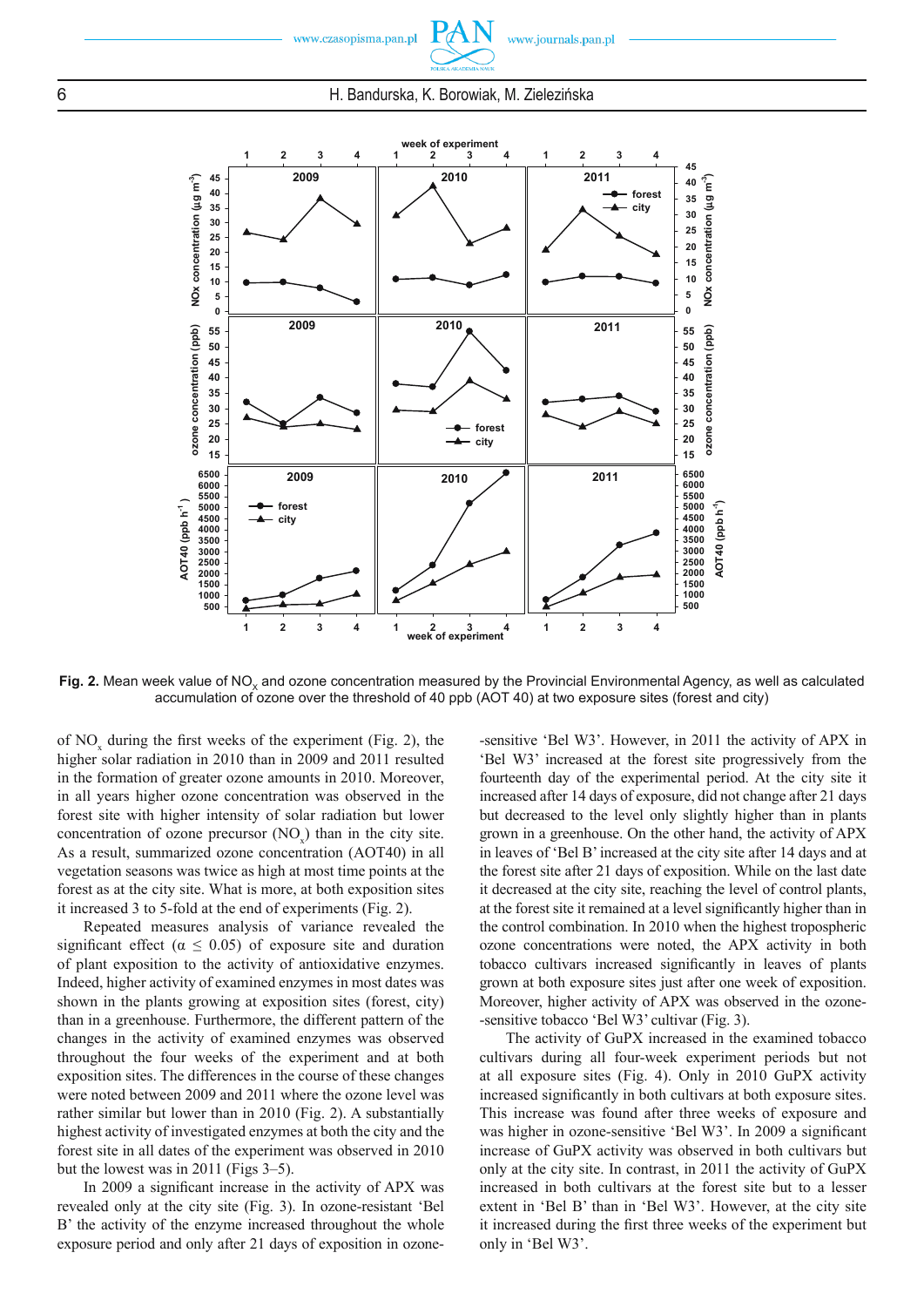SOD activity increased in both tobacco cultivars at both exposure sites in 2010 and 2011, while in 2009 the increase was revealed only in resistant 'Bel B' (Fig. 5). Moreover, it is noteworthy that in this resistant 'Bel B' a greater and earlier increase in SOD activity was shown in all three years in the city, in comparison to the forest site. At the forest site the activity of this enzyme increased more or less evenly, reaching the highest level after four weeks of exposure. Both in 2010 and 2011 the activity of SOD in the ozone-sensitive 'Bel W<sub>3</sub>' cultivar increased at the city and forest site, reaching the highest level at the end of the experiment. However, in 2009 the activity of SOD in this cultivar throughout the four-week experiment period was lower in plants growing at the city and forest site compared to the plants grown in the greenhouse.

Graphical data presentation obtained as a result of the principal component analysis (PCA) explained a significant part of data variability – over 70% of variability in both tobacco cultivars. Data from every week in all four-week experiment periods were taken into consideration. A separate analysis for each tobacco cultivar was done. The analysis was performed to show relations between the activity of examined enzymes, mean ozone concentrations and AOT40 value, as well as temperature and solar radiation. PCA revealed a very close positive correlation between the activity of all examined enzymes and AOT 40, and temperature but the lack of correlation between the enzymes activity and solar radiation. Similar relations were recorded for both tobacco cultivars. A close positive correlation was also noted between AOT 40 and temperature and slightly weaker correlation between solar radiation and mean ozone concentration (Fig. 6).

## **Discussion and conclusions**

The results of numerous studies have shown that antioxidative enzymes play an important role in plant response to increased concentrations of ozone but the changes in their activity depend on the development stage and/or rhythms of intrinsic metabolic processes (Baier et al. 2005, Iriti and Faoro 2008). Moreover, plant response to ozone may be also modified by multiple environmental factors, such as solar radiation, temperature and air humidity, which affect the influx of  $O_3$  into the leaves through stomata (Filella et al. 2005, Karlsson et al. 2004). There is little literature data regarding the changes in antioxidative enzymes activities in response to cumulative ozone which are based on experiments conducted for a long time in ambient air. Most of the experiments are carried out under control air conditions with only one stress factor influencing the plants (Scebba et al. 2003, Ueda et al. 2015). Such approach makes the conclusions confusing because they do not reflect the real plant response to the examined stress factor under natural conditions. Even when the investigations are performed under field conditions they are usually carried out for a short time period and plants responses are examined only at the beginning and/or the end of the exposure (Bandurska et al. 2009, Vyšniauskienė and Rančelienė 2008). The effect of long-term plant exposure to low ozone concentrations is different than the effect of short-term exposure to acute ozone concentrations (Chen et al. 2009). Chronic long term ozone exposure causes the acceleration of leaf senescence, reduction of photosynthesis rate and growth restrictions but on the other hand short term acute ozone effect is rather similar to



**Fig. 3.** APX activity (means ±SE) in tobacco 'Bel W3' and 'Bel B' in four observation dates during three growing seasons at two exposure sites (forest, city) and control (greenhouse). Different letters indicate significant differences between means at  $p = 0.05$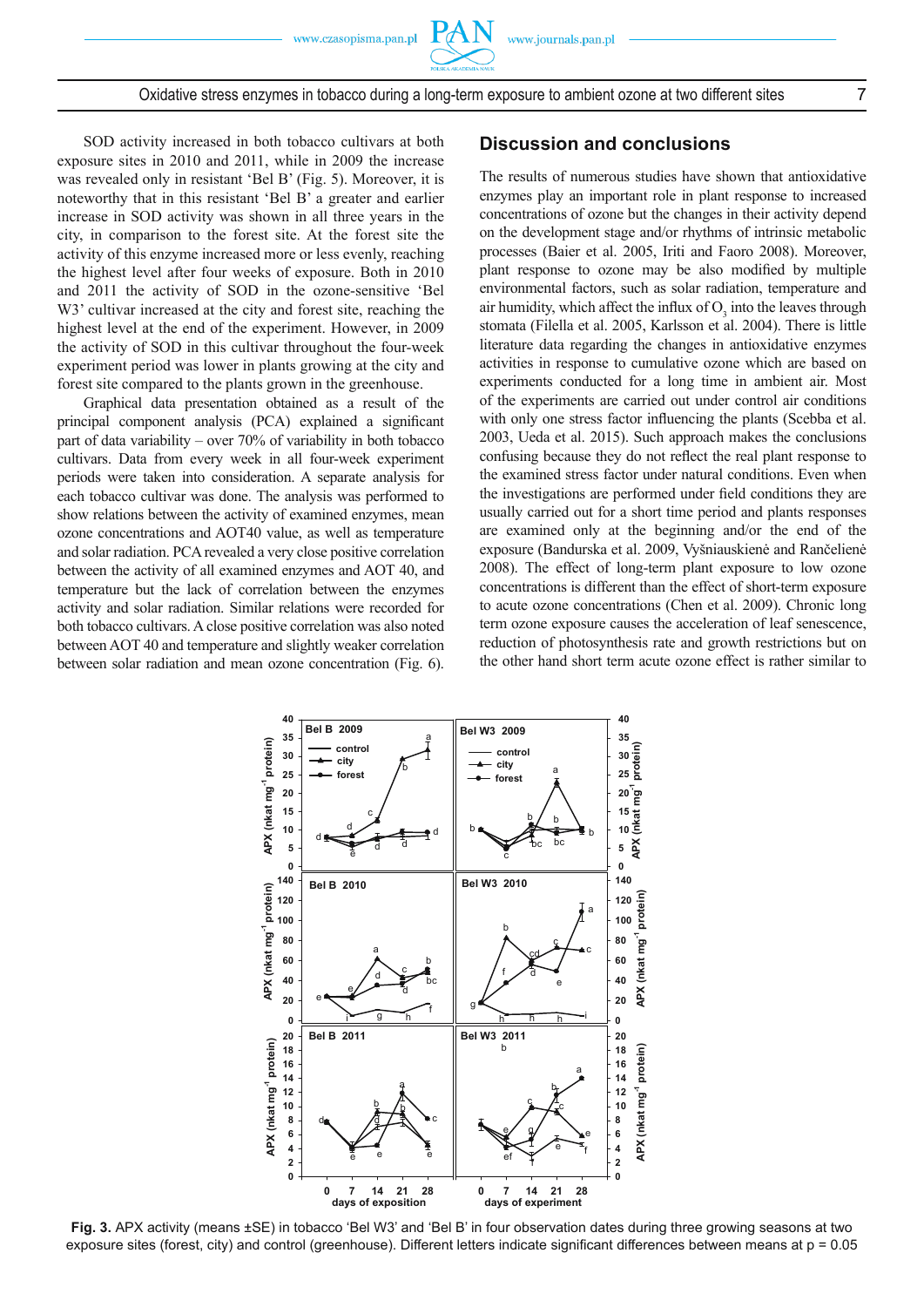$P\mathcal{A}$ 



**Fig. 4.** GuPX activity (means ±SE) in tobacco 'Bel W3' and 'Bel B' in one-week observation period during three growing seasons at two exposure sites (forest, city) and control (greenhouse). Different letters indicate significant differences between means at  $p = 0.05$ 



**Fig. 5.** SOD activity (means ±SE) in tobacco 'Bel W3' and 'Bel B' in one-week observation period during three growing seasons at two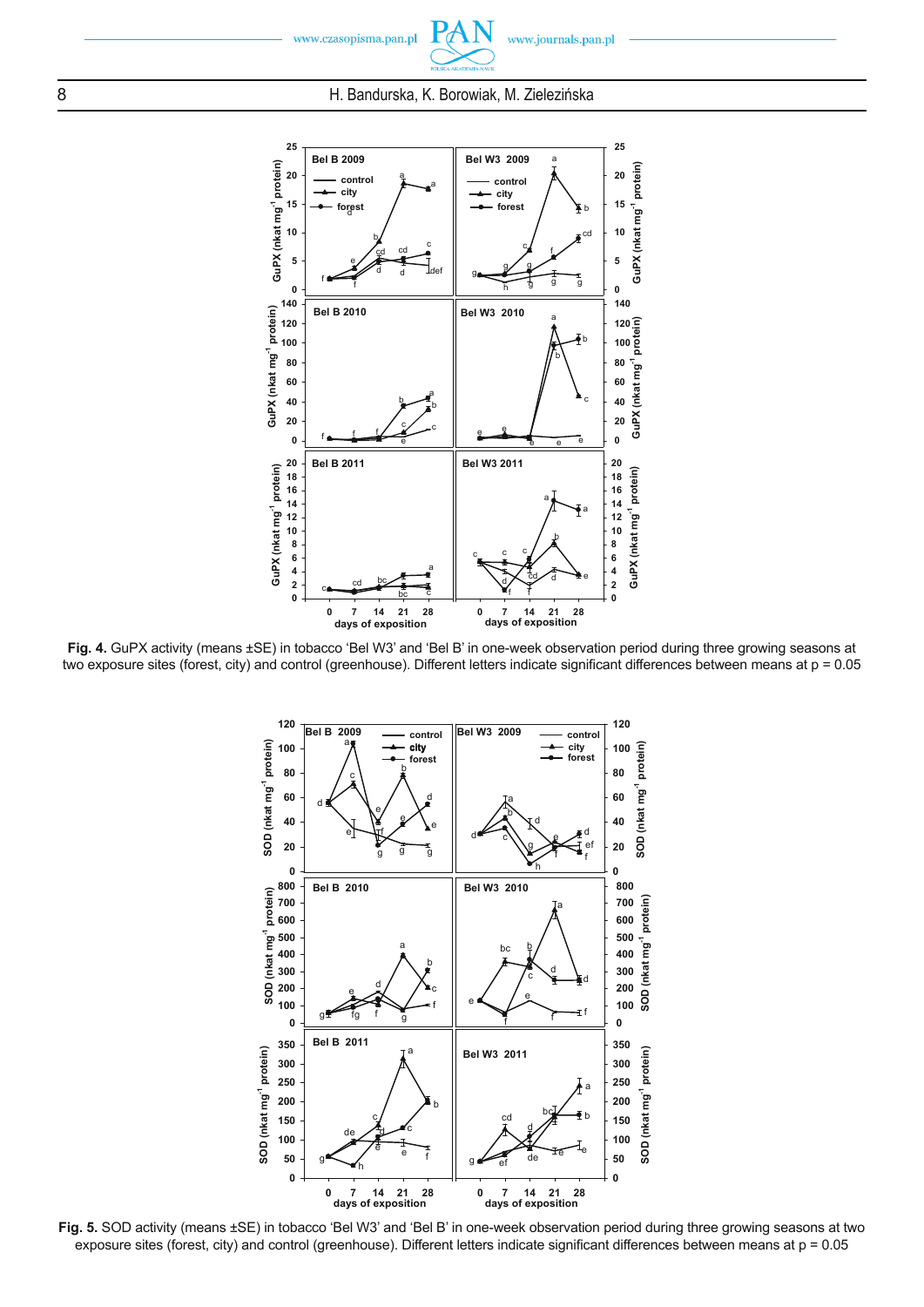



**Fig. 6.** Principal component analysis of air pollutants, meteorological parameters and enzymes activity in tobacco ozone-sensitive 'Bel W3' and ozone-resistant 'Bel B'

the hypersensitive response (HR) and can be noted as a result of programmed cell death (Castanga and Ranieri 2008).

Our long term and three-year study revealed that ambient ozone concentration was higher at the forest than at the city site and it increased during experimental periods. Whereas, the concentration of ozone precursors  $(NO_x)$  was higher at the city site and decreased during experimental periods. Ozone precursors emitted at urban areas may be transported to the regions far from the source of emissions where under favourable meteorological conditions (such as higher solar radiation and temperature) they are involved in ozone creation (Holoway 2003, Otero et al. 2016). It might be assumed that higher ozone concentration at the forest site may be caused by the transport of ozone precursors from the pollution sources occurring in the city site. Higher solar radiation and air temperature (Fig. 1) at the forest area were effective in ozone creation and its higher concentration at this exposition site was observed. Bearing in mind the literature data, we can assume that increased temperature caused higher volatile organic compounds (VOCs) emission from trees in the forest site (Simon et al. 2001) which could be an ozone-precursor leading to higher ozone concentration at this site. It was also revealed that the year 2010 with higher solar radiation and temperature was characterised by higher tropospheric ozone concentrations, while the remaining two years (2009, 2011) had lower levels of ozone. The results presented here confirm that ambient air ozone concentration depends on environmental factors, such as temperature or solar radiation which may modify plant response to this stress under natural conditions as it has been shown by other researchers (Silva et al. 2012). The increase of ozone concentration caused oscillation in the activity of all examined enzymes in leaves of both tobacco cultivars. The pattern of observed changes was depended on the cultivar, exposure sites and the year of study. Esposito et al. (2009) have shown that the activity of SOD and peroxidases (POD) in leaves of tobacco 'Bel W3' exposed to ozone in São Paolo city increased with elevated ozone concentrations and plant response was closely related to meteorological conditions. Our results revealed that the activity of all examined antioxidative enzymes was the highest in 2010 which could be due to the higher ambient air temperature, solar

radiation and tropospheric ozone concentration noted during that year. The results presented here also revealed cultivar- -related effect of increased ozone concentration on the changes in the activity of examined enzymes. It is worth emphasizing that the increase in the activity of examined enzymes, observed in both cultivars, well correspond with the rise of cumulative ozone concentration (AOT40).

The activity of APX and SOD increased to a greater extent in ozone-sensitive tobacco ('Bel W3') than in resistant 'Bel B', but only in the year 2010 with the highest AOT40. However, in the year 2009 with the lowest AOT40, the increase of APX and SOD activities in ozone-resistant tobacco ('Bel B'), and slight changes in sensitive one were revealed. It is worth to notice that higher increase of both SOD and APX activity in 2009 was mainly observed at city site where the lower ozone concentration and AOT40 were noted. These results may indicate that activation of antioxidative system in leaves of sensitive tobacco cultivar depends on ambient air temperature and ozone concentrations than in resistant one. Previous study has shown that APX activity increased in the ozone-resistant 'Bel B' along with increased ozone levels resulting in limitation of oxidative damage which confirms the protective role of this enzyme against visible symptoms of leaf injury (Bandurska et al. 2009). An important role in the protection of a plant against the development of ozone-caused leaf injuries is also played by SOD (Van Camp et al. 1998). The average level of both APX and SOD activities was higher in  $O_3$  tolerant than sensitive soybean cultivar (Chernikova et al. 2000). Likewise, Scebba et al. (2003) showed lack of damages in ozone-resistant clover cultivar exposed to increased ozone level and characterized by greater increase of APX activity than in sensitive one. Contrary to APX, the activity of SOD increased in ozone-resistant and decreased in the ozone-sensitive clover cultivar. On the other hand, some investigators found a decline of SOD activity in ozone-resistant bean cultivar (Guidi et al. 2010). The present results showed the decline in the activity of this enzyme in ozone-sensitive tobacco cultivar in the year when ozone concentration and AOT40 were the lowest (2009) and increase for the other years (2010, 2011). On the other hand, in ozone-resistant cultivar the activity of SOD increased in each year of the study.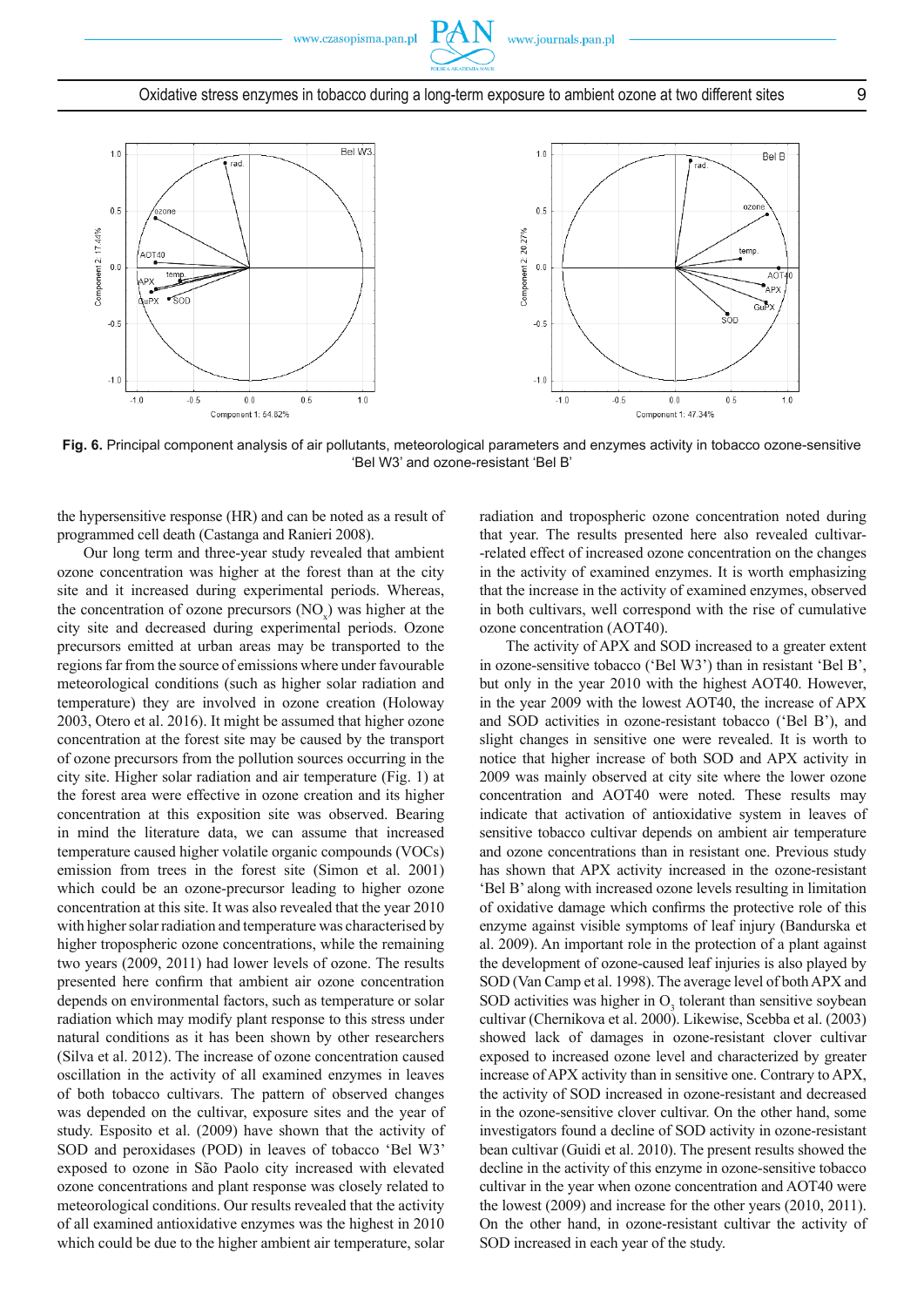

10 H. Bandurska, K. Borowiak, M. Zielezińska

The induction of GuPX activity is a common plant response to environmental stresses and is often associated with sensitivity to certain stress. Highly significant and positive correlation between GuPX activity and ozone concentration as well as leaf damage in ozone-sensitive Bel W3 tobacco cultivar was shown (Bandurska et al. 2009). Greater increase of GuPX activity in ozone-sensitive than tolerant cultivars of soybean and bean exposed to increased ozone level was also revealed (Chernikova et al. 2000). The results presented in this paper show that the changes in the activity of GuPX in the examined tobacco cultivars proceeded differently than the activity of APX and SOD. An increase of GuPX activity in sensitive 'Bel W3' was usually higher in exposure site (forest), dates and years (2010, 2011) characterized by higher level of AOT40. In ozone-resistant 'Bel B' the activity of GuPX also increased as a result of increased ozone concentration but the increase was significantly lower. The above results confirm that the increase of GuPX activity is associated with sensitivity to elevated ozone concentration. However, similar changes in the activity of GuPX in both tobacco cultivars during the year (2009) and at the exposition site (city) with the lowest ozone concentration and AOT40 can indicate that at these circumstances the other factors may have an impact on the activity of GuPX.

Generally, it is possible to conclude that meteorological conditions affect the changes in tropospheric ozone concentration and plant response to this stress, as we noted the relations between solar radiation, air temperature and AOT40 which had an effect on the antioxidative enzymes activity. Long-time exposure to increased tropospheric ozone concentration under natural conditions caused changes in antioxidative enzyme activities. A positive correlation between the activity of all enzymes and ozone concentration was revealed. Under the conditions of high tropospheric ozone level the activity of antioxidative enzyme was higher in ozone-sensitive tobacco cultivar, while at lower ozone level similar changes in both cultivars or higher in ozone-resistant were recorded. Under the conditions of lower ozone concentrations the meteorological conditions could have a greater effect on the activity of examined enzymes. Probably for this reason the response of resistant cultivar was in some cases similar to the sensitive one. The results obtained provide evidence that plant response to elevated ozone concentration under natural conditions is modified by environmental factors and especially by temperature. It is always highly important to interpret the week-by-week plant response and environmental conditions bearing in mind the cumulative effect of ozone and meteorological conditions in previous weeks.

# **Acknowledgements**

The authors wish to acknowledge the support of project grant No: N N305 042636 from the Ministry of Science and Higher Education to publish this work.

## **References**

- Baier, M., Kandlbinder, A., Golldack, D. & Dietz, K.-J. (2005). Oxidative stress and ozone: perception, signalling and response, *Plant Cell and Environment*, 28, pp. 1012–1020.
- Bandurska, H., Borowiak, K. & Miara, M. (2009). Effect of two different ambient ozone concentrations on antioxidative enzymes in leaves

of two tobacco cultivars with contrasting ozone sensitivity, *Acta Biologica Cracoviesia, Series Botanica*, 51, pp. 37–44.

- Beauchamp, Ch. & Fridovich, J. (1971). Superoxide dismutase: improved assays and assay applicable to acrylamide gels, *Analytical Biochemistry*, 44, pp. 276–287.
- Biswas, D.K., Xu, H., Li, Y.G., Sun, J,Z., Wang, X.Z. & Han, X.G. (2008). Genotypic differences in leaf biochemical, physiological and growth responses to ozone in 20 winter wheat cultivars released over the past 60 years, *Global Change Biology*, 14, pp. 46–59.
- Borowiak, K., Drzewiecka, K., Gąsecka, M., Zbierska, J. & Grajczyńska, O. (2010). Investigations of selected parameters of tobacco plants response to tropospheric ozone in ambient air conditions, *Fresenius Environmental Bulletin*, 19, pp. 2480–2489.
- Bradford, M. (1976). A rapid and sensitive method for the quantification of microgram quantities of protein utilizing the principle of protein-dye binding, *Analytical Biochemistry*, 72, pp. 248–254.
- Budka, A., Kayzer, D., Borowiak, K., Zbierska, J., Wolna-Maruwka, A., Schroeter-Zakrzewska, A. & Chlebowska, A. (2014). Visible tobacco leaf injury indices as indicators of cumulative tropospheric ozone effect, *Archives of Environmental Protection*, 40, 4, pp. 53–65.
- Castanga, A. & Ranieri, A. (2008). Detoxification and repair process of ozone injury: From  $O_3$  uptake to gene expression adjustment, *Environmental Pollution*, 157, pp. 1461–1469.
- Chen, C.P., Frank, T.D. & Long, S.P. (2009). Is a short, sharp shock equivalent to long-term punishment? Contrasting the spatial pattern of acute and chronic ozone damage to soybean leaves via chlorophyll fluorescence imaging, *Plant Cell and Environment*, 32, pp. 327–335.
- Chernikova, T., Robinson, J.M., Lee, E.H. & Mulchi, C.L. (2000). Ozone tolerance and antioxidant enzyme activity in soybean cultivars, *Photosynthesis Research*, 64, pp. 15–26.
- Crutzen, P.J. & Lelieveld, J. (2001). Human impacts on atmospheric chemistry, *Annual Review of Earth and Planetary Science*, 29, pp. 17–45.
- Esposito, M.P., Ferreira, M.L., Sant'Anna, S.M.R., Domingos, M. & Souza, S.R. (2009). Relationship between leaf antioxidants and ozone injury in Nicotiana tabacum 'Bel W3' under environmental in São Paulo, SE – Brazil, *Atmospheric Environment*, 43, pp. 619–623.
- Filella, I., Peñuelas, J. & Ribas, A. (2005). Using plant biomonitors and flux modelling to develop  $O_3$  dose-response relationship in Catalonia, *Environmental Pollution*, 134, pp. 145–151.
- Gill, S.S. & Tuteja, N. (2010). Reactive oxygen species and antioxidant machinery in abiotic stress tolerance in crop plants, *Plant Physiology and Biochemistry,* 48, pp. 908–930.
- Guidi, L., Degl'Innocenti, E., Giordano, C., Biricolti, S. & Tattini, M. (2010). Ozone tolerance in Phaseouls vulgaris depends on more than one mechanism, *Environmental Pollution*, 158, pp. 3164–3171.
- Hammerschmidt, R. Nucles, E.M. & Kuc, J. (1982). Association of enhanced peroxidase activity with induced systemic resistance of cucumber to Colletotrichum lagenarium, *Physiology Plant Pathology*, 20, pp. 73–82.
- Heath, R.L. (2008). Modification of the biochemical pathways of plants induced by ozone: What are the varied routes to change? *Environmental Pollution*, 155, pp. 453–463.
- Hiraga, S., Sasaki, K., Ito, H., Ohashi, Y. & Matsui, H. (2001). A large family of class III plant peroxidases, *Plant Cell Physiology,* 42, pp. 462–468.
- Holloway, T., Fiore A. & Galanter Hastings, M. (2003). Intercontinental transport of air pollution: will emerging science lead to a new hemispheric treaty? *Environmental Science & Technology*, 37, pp. 4535–4542.